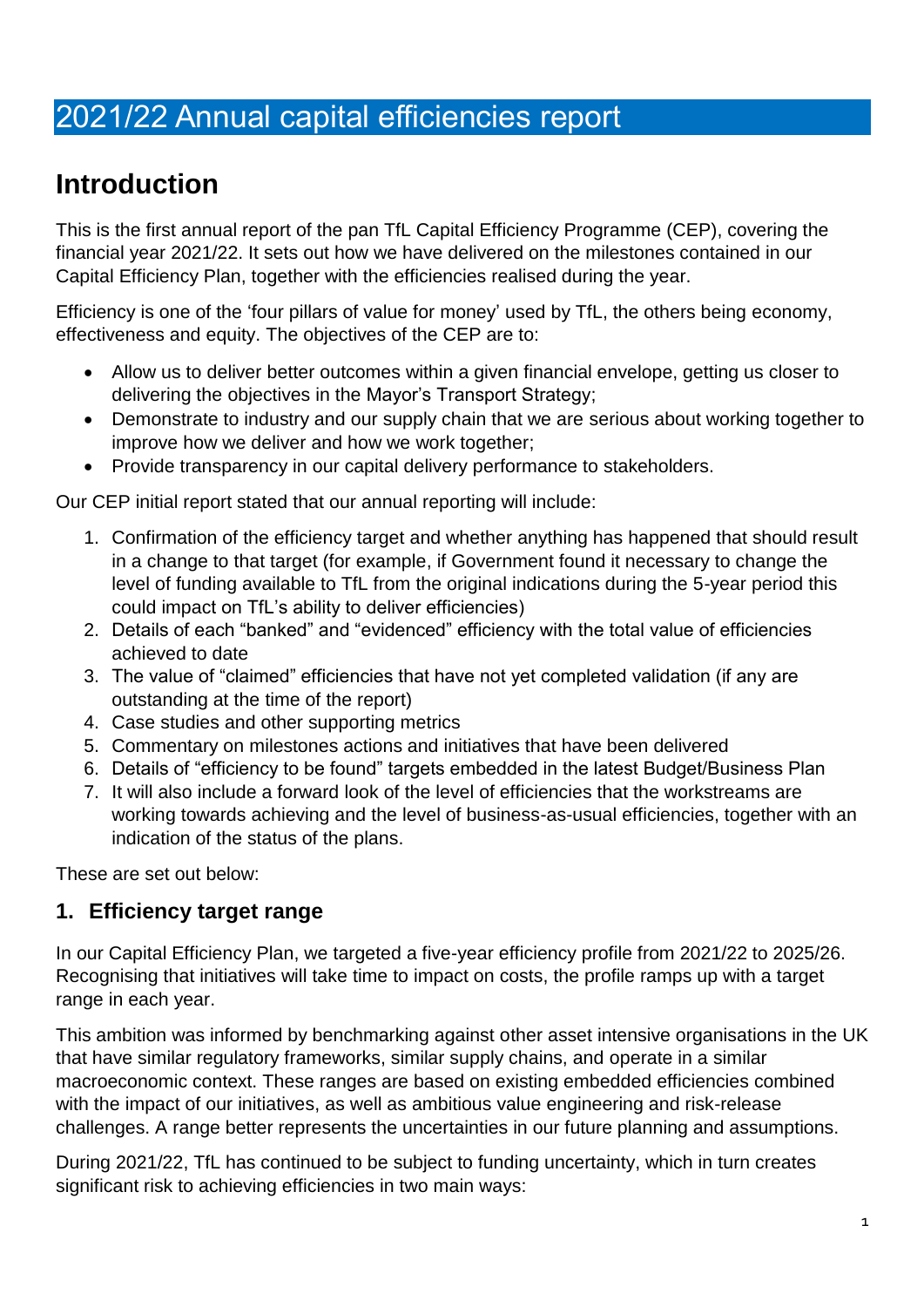- **Long term planning:** It is recognised that certainty in planning and funding creates an environment conducive to efficient investment. The DfT's 2013 paper 'Action on Roads' stated, "Certainty will enable savings of up to 20% on maintenance and improvement work", while 2018 research by the Railways Industry Association stated that 'boom & bust' work profiles cause a 30 per cent increase in the cost of infrastructure. The Government has acknowledged that the funding certainty afforded to other transport infrastructure operators such as Network Rail and National Highways can enable savings of some 10 to 15 per cent on maintenance and improvement work.
- **Impact of project / scope reductions:** If TfL has to reduce its forecast capital expenditure then it will limit how much efficiency can be delivered. In the simplest terms, the same percentage efficiency will deliver a lower financial saving if the capital programme is smaller. However, the impact is likely to be greater than that. Efficiencies will disproportionately target expenditure that is less committed or at an early stage of the lifecycle, as this is where the opportunity lies. However, these are also the areas of the capital programme that are more likely to be removed or de-scoped due an overall reduction in capital funding.

In November 2021, due to a lack of longer-term funding certainty, TfL moved to a "Managed Decline" scenario for budgeting, which restricted expenditure to committed enhancements and only the most essential renewal projects. Our CEP report already made clear that if TfL's future business plan contained significantly less activity (e.g. Managed Decline) then the efficiency target presented in the original plan would no longer be valid and would lead to a significantly lower percentage and pound saving.

In addition, a number of efficiencies that had already been identified related to projects which had to be terminated as a consequence of the reduced funding being available and hence are no longer realisable.

Furthermore, DfT have indicated that they are only able to provide certainty of capital funding for up to three years beyond 2021/22 and therefore targets are now only appropriate to this time horizon. TfL has previously indicated the percentages in Figure 1 as more appropriate in a Managed Decline scenario; the shorter the horizon of funding certainty and the later this funding certainty is provided the lower the likely level of efficiencies that will be deliverable.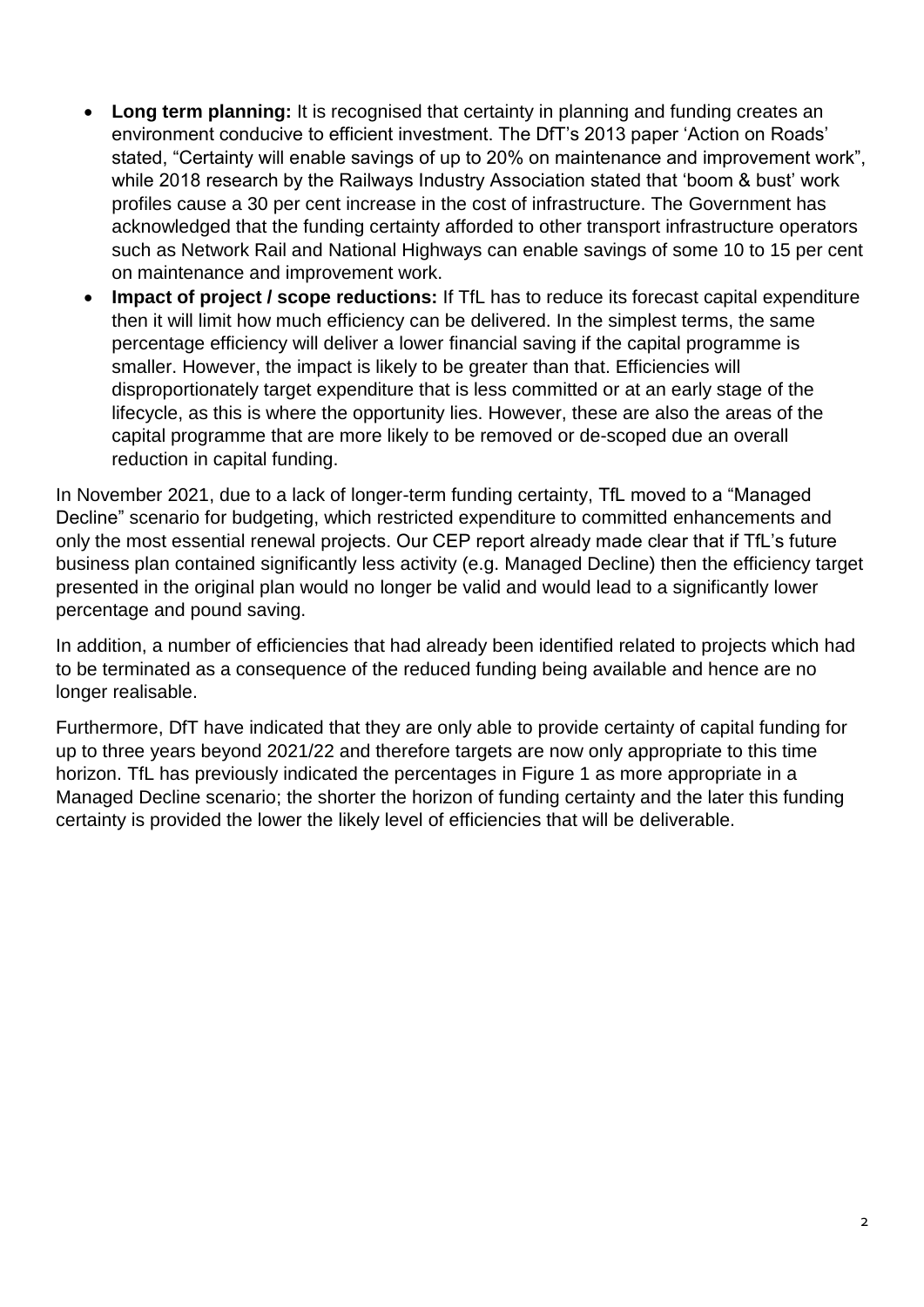

### **Figure 1: TfL Capital efficiency indicative targets – Financially Constrained and Managed Decline scenarios**

# **2. Total value of efficiencies evidenced**

"Evidenced" efficiencies are those TfL has achieved and can substantiate. In some cases, action taken results in changes to several future years costs, hence values are shown over the five-year period.

| £m                                     |  |     |     | 22/23 23/24 24/25 25/26 5 year total |
|----------------------------------------|--|-----|-----|--------------------------------------|
| <b>Evidenced efficiencies achieved</b> |  | (6) | (6) |                                      |

The breakdown of the "Evidenced" efficiencies by Business Area is below.

| Em                                           | 21/22 |     |           |     |     | 22/23 23/24 24/25 25/26 5 year total |
|----------------------------------------------|-------|-----|-----------|-----|-----|--------------------------------------|
| London Underground                           | b     |     |           |     |     |                                      |
| <b>Surface Transport</b>                     |       |     |           |     |     |                                      |
| <b>Major Projects</b>                        | 13    | 16  | (5)       | (6) | (6) | 13                                   |
| <b>Professional Services</b>                 |       | (2) |           |     |     |                                      |
| <b>Total Evidenced Efficiencies Achieved</b> | 38    | 17  | $\bf (4)$ | (6) | (6) | 39                                   |

The individual efficiencies that make up this total and their supporting evidence are set out in the private paper. The evidence submitted is proportional to the size of the efficiency as set out in our Capital Efficiency Plan.

Some of the efficiencies achieved during the year have delivered reductions (or increases) against future years spend levels, and these reductions have been incorporated into the latest projections/ budgets for future years. Some efficiencies which lead to savings in the total cost of a multi-year project, may increase the spend value in a particular year, which explains the "negative" efficiency values in some parts of the above table.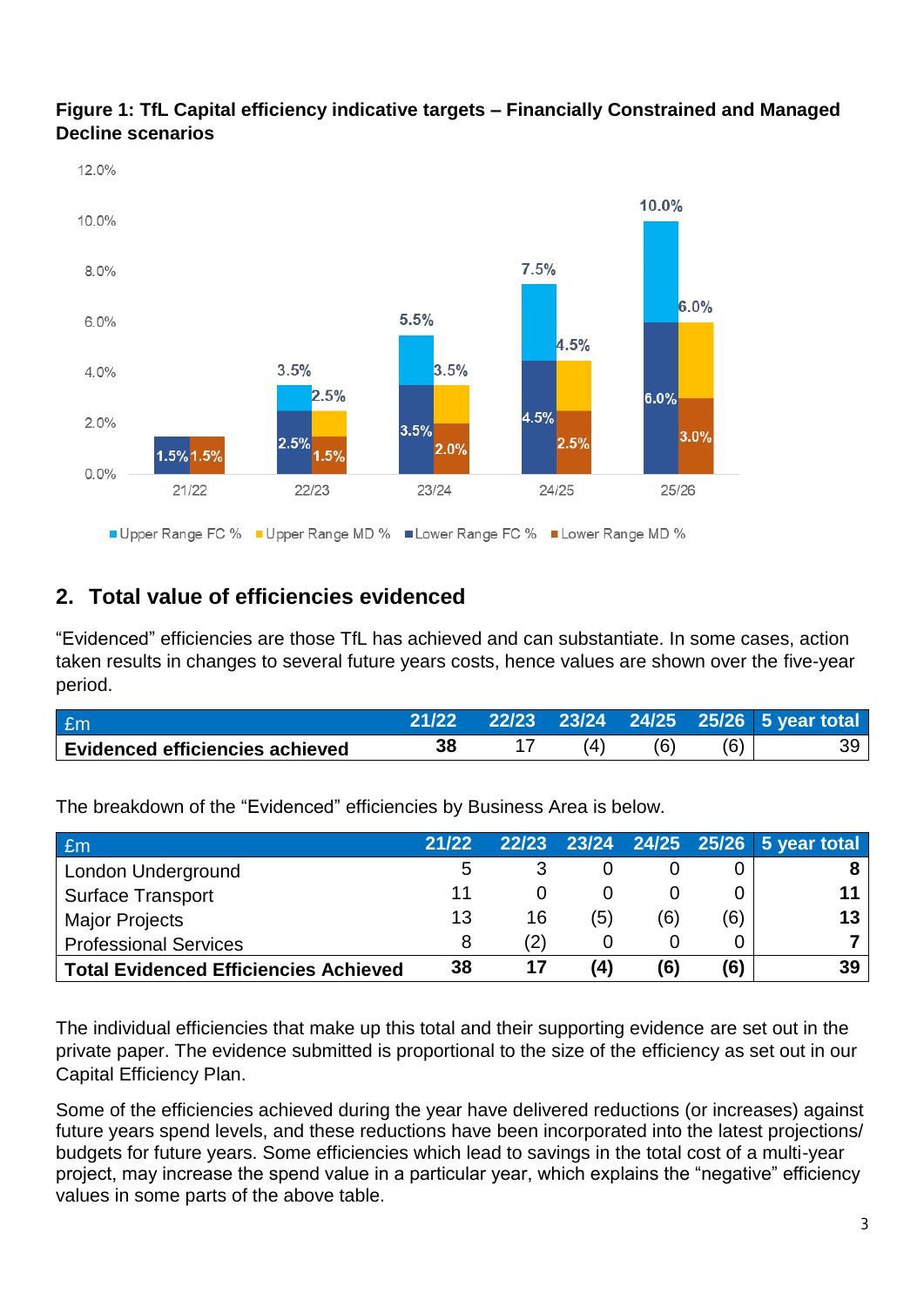In addition, TfL identified a number of efficiencies which were subsequently "eroded".

| £m                                                    | 21/2 |    | 22/2 23/2 24/2 25/2 |  | 5 year<br><b>total</b> |
|-------------------------------------------------------|------|----|---------------------|--|------------------------|
| <b>Efficiencies identified subsequently</b><br>eroded | 26   | 20 |                     |  |                        |

"Eroded" efficiencies are those that were identified but subsequently "lost" - for example where the project making the efficiency was terminated. The values in the table are driven by additional third party income for existing scope obtained by Growth Fund projects subsequently terminated.

# **3. Total value of claimed efficiencies**

| Em                     | 24 199 | 23/24 | 24/25 | 25/26 | year total<br>ו כי י |
|------------------------|--------|-------|-------|-------|----------------------|
| "Claimed" efficiencies |        |       |       |       |                      |

"Claimed" efficiencies relate to risk release for projects which have not completed, particularly in major projects. It would be premature to count such reductions as evidenced efficiencies at this stage. TfL's definition of efficiency requires projects to complete before risk release can be evidenced as an efficiency – as unforeseen risks may subsequently arise resulting in an increase in risk budget. Also included above are £1m for efficiencies achieved in 2021/22 where sufficient supporting information could not be obtained in time for this report.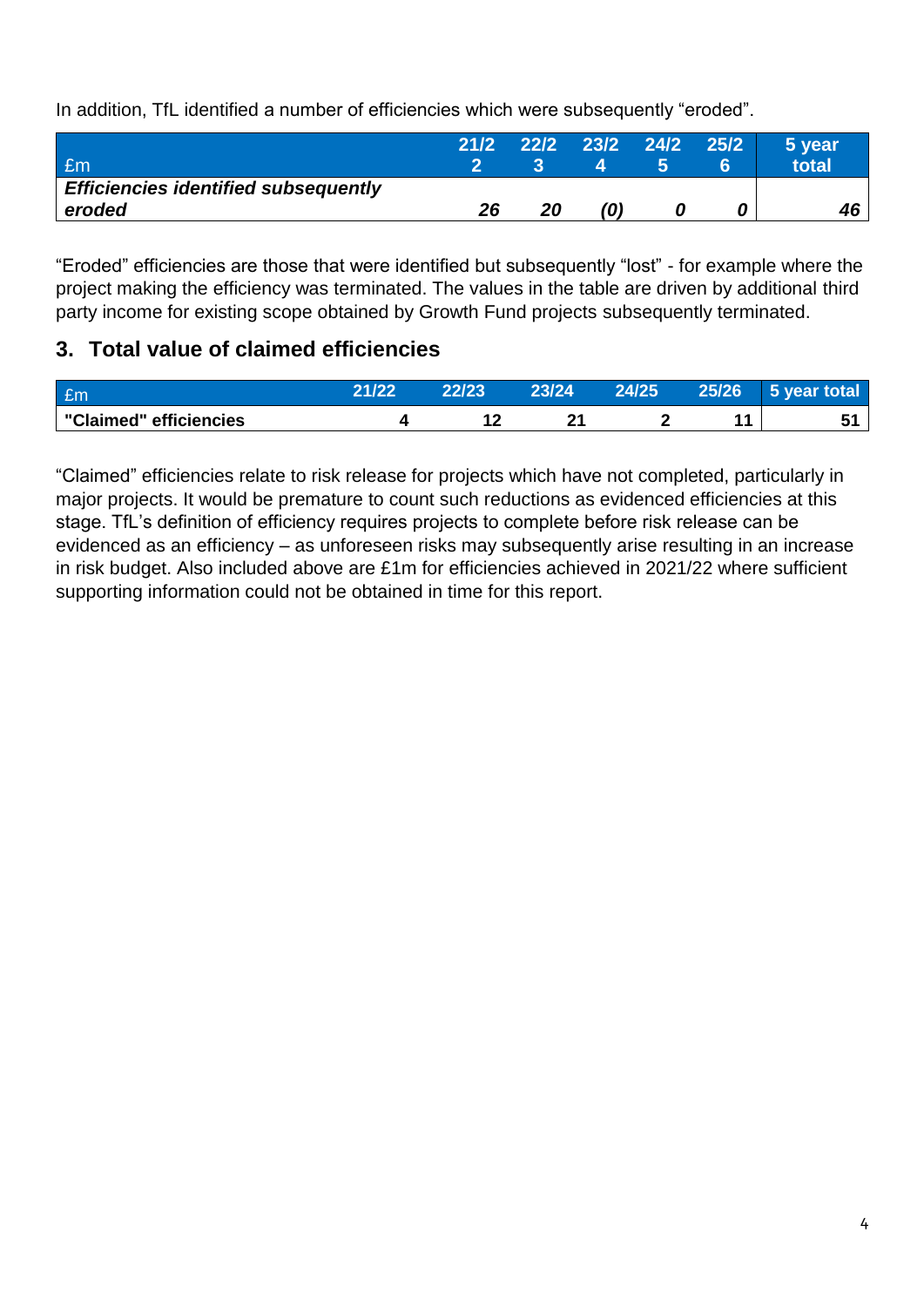## **4. Commentary on milestones set out in our CEP report**

TfL seeks to deliver efficiencies both from CEP Efficiency workstreams, and business as usual activities, as set out in the table below. Some workstreams will deliver cashable efficiencies directly, others will improve efficiency indirectly.

| <b>Categories</b>                  |                                                         |                            |  |
|------------------------------------|---------------------------------------------------------|----------------------------|--|
| Project controls                   |                                                         | Indirect                   |  |
| <b>Investment Planning</b>         |                                                         | Indirect and Direct        |  |
| Benchmarking                       |                                                         | Indirect and Direct        |  |
| Accountabilities and<br>Governance | <b>Workstreams aligned to</b><br>efficiency initiatives | Indirect                   |  |
| Commercial                         |                                                         | <b>Direct</b>              |  |
| Engineering                        |                                                         | Direct and Indirect        |  |
| Access                             |                                                         | <b>Direct</b>              |  |
| Value engineering                  |                                                         | <b>Direct</b>              |  |
| Process improvement                | <b>Aligned to business</b>                              | <b>Indirect and Direct</b> |  |
| Risk management                    | as usual efficiency activities                          | <b>Direct</b>              |  |
| Internal resourcing                |                                                         | <b>Direct</b>              |  |

Some CEP workstreams will provide a greater direct cashable contribution that others.

- The workstreams with likely lower (or nil) cashable savings are still critical to our improvement because they create the right conditions and environment for success but are considered less likely to result it directly attributable savings. For example, the benchmarking workstream will highlight efficiency opportunities, but those opportunities will likely be enabled through other workstreams e.g. commercial, access, risk.
- Furthermore, many of the workstreams will only impact on projects not yet in delivery. For example, to meet efficiency targets, projects in their early stage will likely have to deliver greater percentage saving against their forecast that projects already in construction will need to deliver.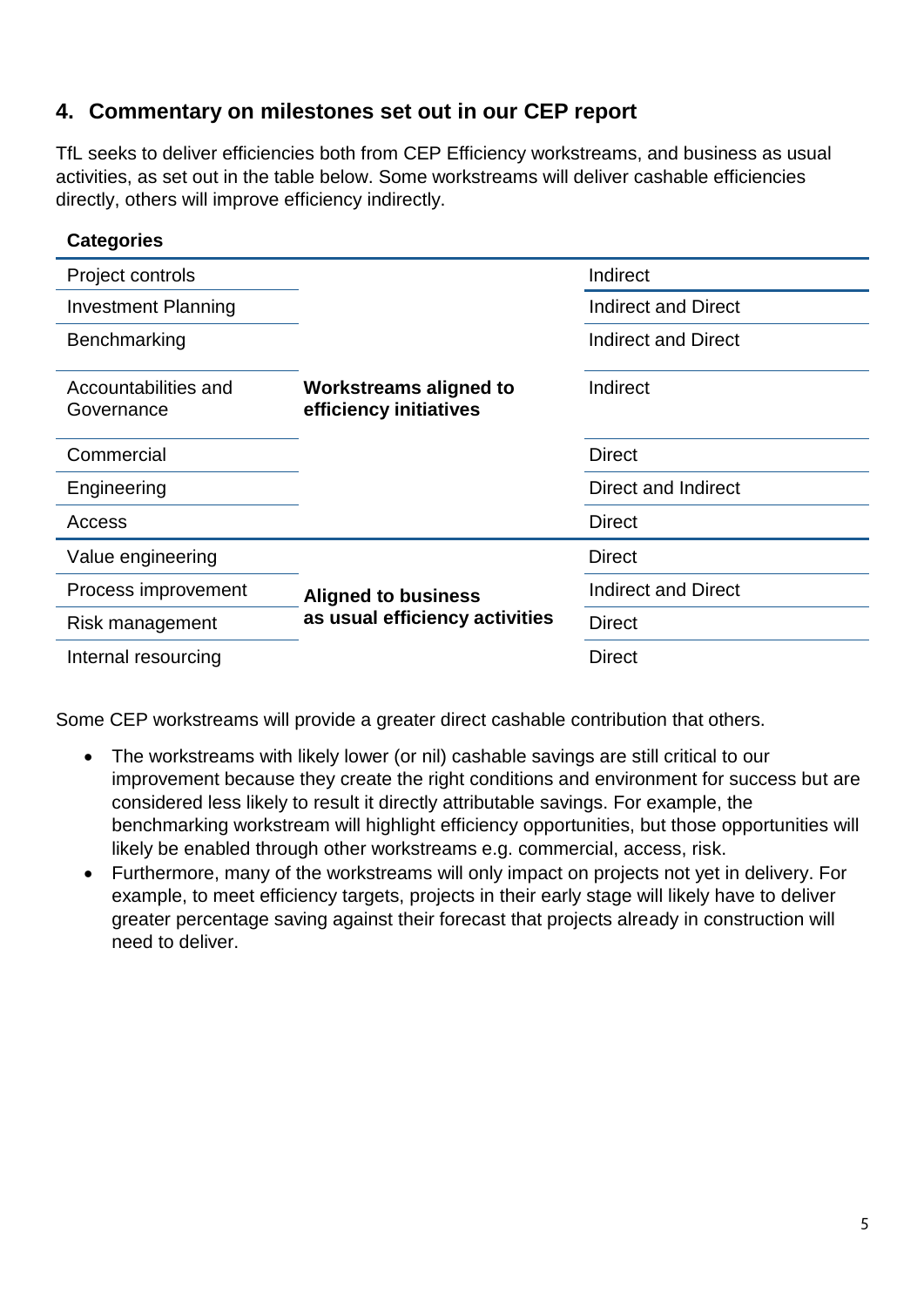#### **4.1 Project controls**

This workstream is not anticipated to directly deliver cashable efficiencies itself but will help identify and enable efficiencies for BAU and other workstreams to deliver.

TfL has mature processes for controlling projects (Pathway) but there is a recognition that universal adoption across the business is increasing over time. This workstream's intent is to improve the scrutiny and focus on project decisions at each stage of the lifecycle, particularly those in the early stages, by delivering the initiatives as set out below.

**How will this make us more efficient?** Having poorly controlled projects may lead to unnecessary costs – with projects not being stopped (or paused) where and when appropriate, or scope not being adequately controlled.

| Temporary special measure - a series of Independent Pathway review<br>checks                                                                                                                                                                                                                                                                                                                                             |                    |
|--------------------------------------------------------------------------------------------------------------------------------------------------------------------------------------------------------------------------------------------------------------------------------------------------------------------------------------------------------------------------------------------------------------------------|--------------------|
| A review was conducted of the gate control / checks with the intent to improve<br>adherence to Pathway and ensure efficiency opportunities were being<br>maximised via the initiative.                                                                                                                                                                                                                                   | Autumn 2021        |
| <b>Delivery summary:</b> The outcome was to update the gate checks through a<br>gate quoracy review (tailored quoracy matrix) which focused on balancing the<br>need for priority and efficiency with ensuring the right scrutiny by the right<br>people to enable quality decision making around the life of the project.                                                                                               | <b>Achieved</b>    |
| <b>Standardised change control</b>                                                                                                                                                                                                                                                                                                                                                                                       |                    |
| The intent of this milestone was to implement standardised change control<br>process across capital delivery to manage risk and cost through project<br>lifecycle.                                                                                                                                                                                                                                                       | Autumn 2021        |
| Delivery summary: A consistent and standardised change control process<br>was designed, validated by the business, and approved at Investment Group<br>and launched in line with the forecast plan.                                                                                                                                                                                                                      | <b>Achieved</b>    |
| <b>Performance Measurement Baseline</b>                                                                                                                                                                                                                                                                                                                                                                                  |                    |
| Implement performance measurement baseline for significant London<br>Underground and Surface Transport capital project and programmes (and<br>links to budget baseline).                                                                                                                                                                                                                                                 | <b>Winter 2021</b> |
|                                                                                                                                                                                                                                                                                                                                                                                                                          |                    |
| Delivery summary: This milestone was achieved around the specific<br>application to significant projects in the specified timescale There were<br>elements of inefficiency in terms of the level of specificity highlighted and<br>efforts are ongoing (with the below milestone) in order to effectively<br>standardise this measure more broadly and reduce manual intervention in the<br>process as much as possible. | <b>Achieved</b>    |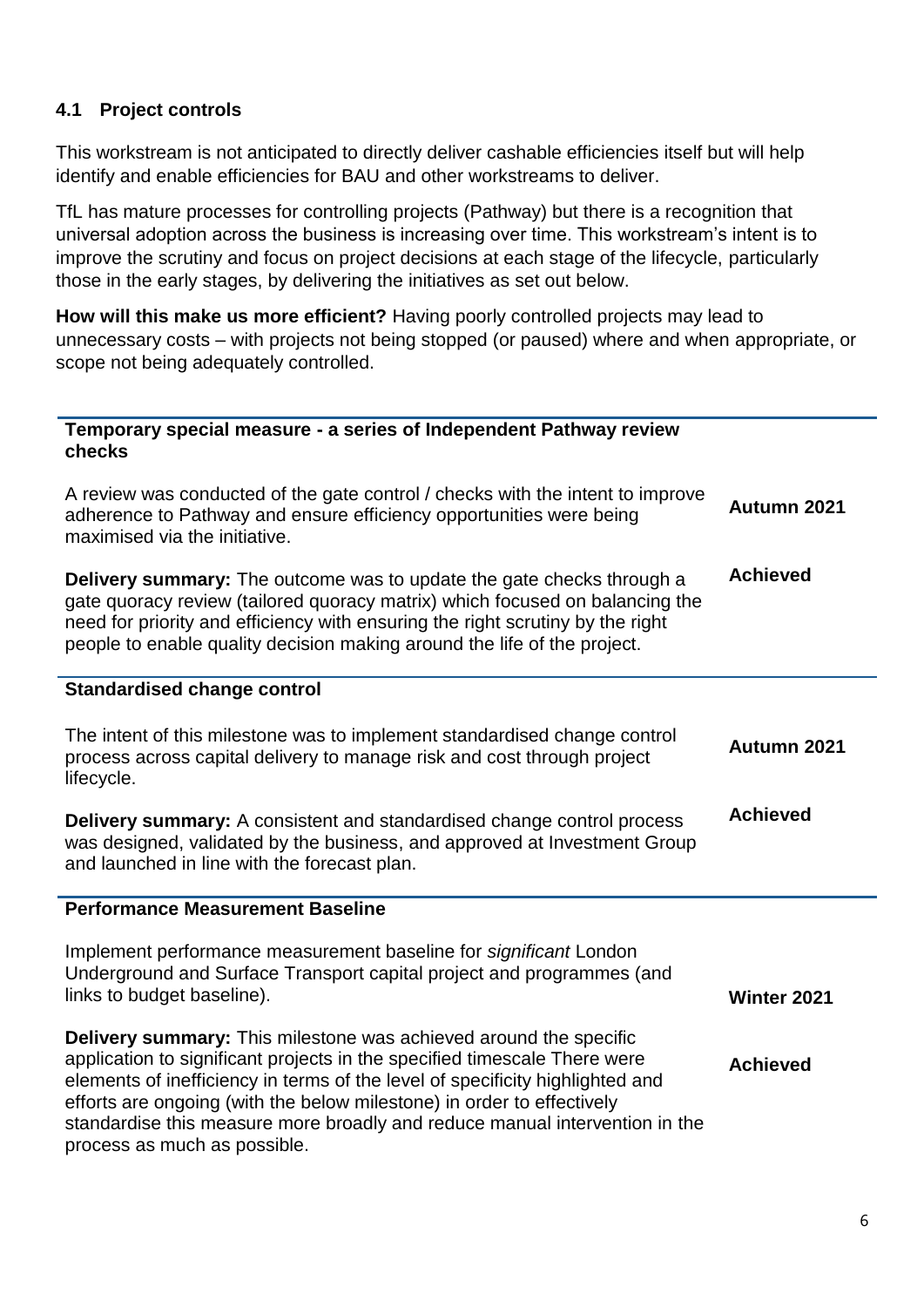| Implement performance measurement baseline for all London             |                    |
|-----------------------------------------------------------------------|--------------------|
| Underground and Surface Transport capital project and programmes (and | <b>Winter 2022</b> |
| links to budget baseline).                                            |                    |

This effort is scheduled for delivery later this year, however work has already commenced and is currently in an early feasibility stage and is on track for delivery later this year. **In progress**

#### **4.2 Investment planning**

The existing initiatives in this workstream, below, will indirectly improve efficiency and were designed to ensure that we start the right projects and consider all available delivery options at the outset. There are improvements to be made around ensuring that projects are fit for our needs and outcomes and developing a clear pipeline of schemes for each outcome / portfolio.

**How will this make us more efficient?** *A* great opportunity for efficiency – at both a programme and individual project level - is before initiation. Getting this stage right is critical as we can prevent the wrong interventions being started at all, and ensure we have the right projects with the right requirements.

The largest element of cashable efficiencies expected to arise from this workstream is from a future review of project risk budgets, particularly around risk allocation at initial phases of a project, which is still being defined. As risk reductions are only evidenced on completion of a project, it may be some time before material cashable reductions are reported from activity to date.

#### **Developing strategic investment outcomes**

| The intent of this initiative was to develop single set of strategic project<br>outcomes, to which we can link benefit measures and use to evidence the<br>impact of programmes/portfolios in aggregate benefit terms, and show<br>progress toward strategic objectives as outlined in the Long-Term Capital<br>Plan and Mayor's Transport Strategy | Autumn 2021        |
|-----------------------------------------------------------------------------------------------------------------------------------------------------------------------------------------------------------------------------------------------------------------------------------------------------------------------------------------------------|--------------------|
| <b>Delivery summary:</b> The Strategic Outcome Framework (SOF) has<br>successfully launched and has now been used as a key input to the<br>enhancement prioritisation work for the 22/23 budget. Work will now focus on<br>how it can be embedded into existing processes.                                                                          | <b>Achieved</b>    |
| Decision Making and Guidance / Value for Money policy & guidance                                                                                                                                                                                                                                                                                    |                    |
|                                                                                                                                                                                                                                                                                                                                                     |                    |
| <b>Streetscape</b>                                                                                                                                                                                                                                                                                                                                  | <b>Winter 2021</b> |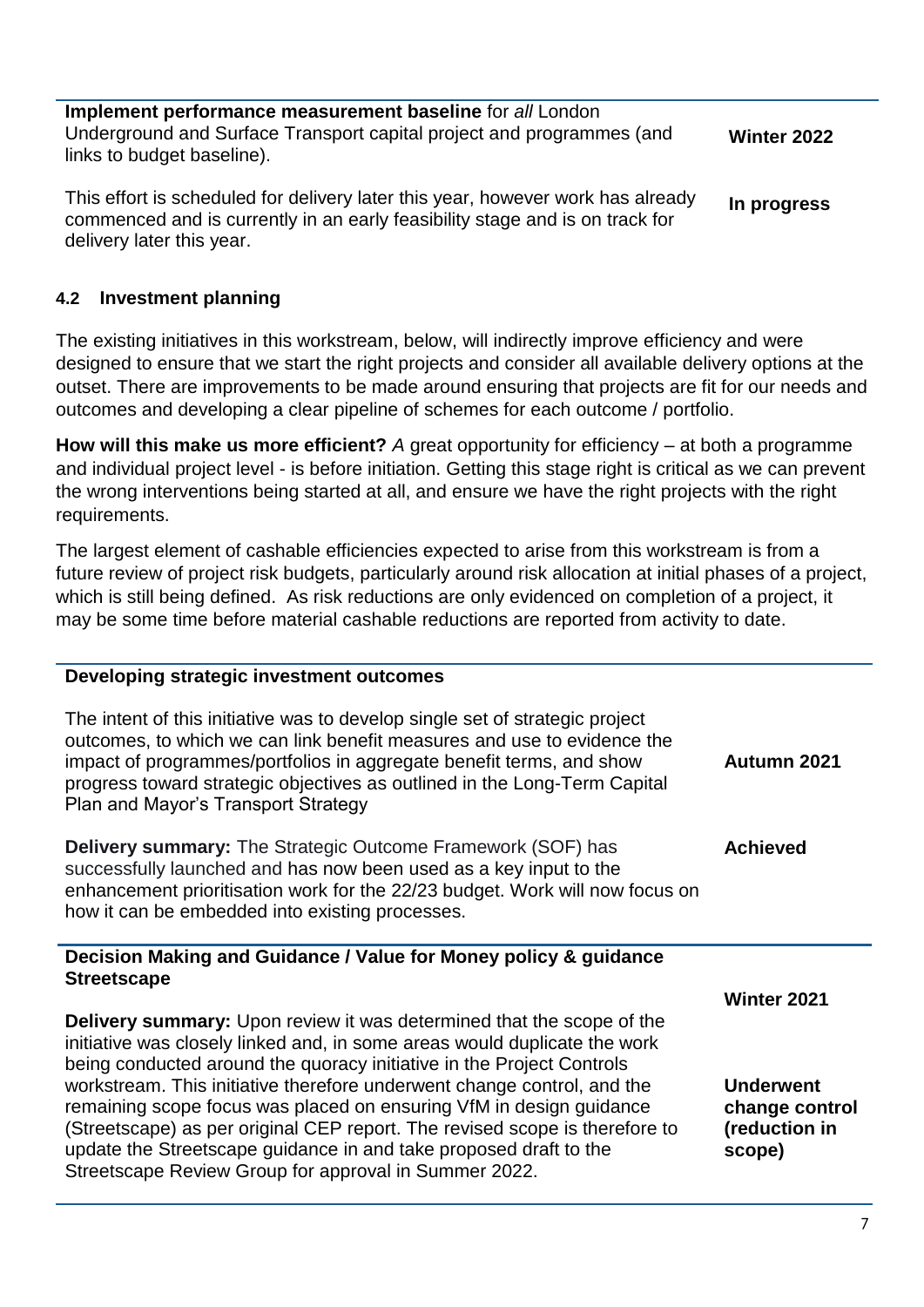### **Pipeline Planning & Requirements**

| Roll-out consistent pipeline planning approach across all portfolios (based on<br>Healthy Streets model) and develop longer term asset pipeline to better<br>manage work banks                                                                                                                                                                                                                                                                 | Spring 2022                                       |
|------------------------------------------------------------------------------------------------------------------------------------------------------------------------------------------------------------------------------------------------------------------------------------------------------------------------------------------------------------------------------------------------------------------------------------------------|---------------------------------------------------|
| <b>Delivery summary:</b> This initiative was de-scoped in November 2021 when<br>TfL moved to a 'Managed Decline' capital position. This is because<br>'Managed Decline' constrained TfL expenditure and therefore accelerated the<br>need for Capital functions and Programme Directors to review and re-<br>prioritise the work-banks as necessary under the funding agreement,<br>impacting opportunities and longer-term pipeline planning. | <b>Underwent</b><br>change control<br>(de-scoped) |
| <b>Prioritisation &amp; Optimisation</b>                                                                                                                                                                                                                                                                                                                                                                                                       |                                                   |
| Using the strategic outcomes (see above) develop and refine portfolio                                                                                                                                                                                                                                                                                                                                                                          | Summer 2022                                       |
| prioritisation / optimisation model                                                                                                                                                                                                                                                                                                                                                                                                            | <b>Partly</b>                                     |
| <b>Delivery Summary:</b> The Strategic Outcome Framework has been used to                                                                                                                                                                                                                                                                                                                                                                      | complete,                                         |
| refine the portfolio prioritisation during 22/23 budget setting. Work will now<br>focus on developing a more comprehensive process ahead of business                                                                                                                                                                                                                                                                                           | further<br>refinements                            |
| planning in summer 22.                                                                                                                                                                                                                                                                                                                                                                                                                         | expected in                                       |
|                                                                                                                                                                                                                                                                                                                                                                                                                                                | Summer 2022                                       |

#### **4.3 Benchmarking**

The main element of direct efficiencies expected to arise from the workstream is the "pounds in the ground" element which directly drives the setting of savings targets. Some CEP workstreams will contribute to improvements in the "£ in the ground" metric as will some BAU efficiencies. Efficiencies will only be counted against one workstream or BAU to avoid double counting.

Benchmarking would ideally be done for all activities within the project lifecycle – reviewing our schedules, methodologies, construction approaches, standards etc. As well as against specific metrics – unit costs, whole life costs and pounds in the ground. These initiatives will set a clear place for benchmarking in investment decisions as well as standardise activity across the organisation.

**How will this make us more efficient?** Data is key to informing project decisions. TfL's current benchmarking data is disparate and could be better coordinated and shared to inform decisions across the organisation, indirectly leading to efficiency.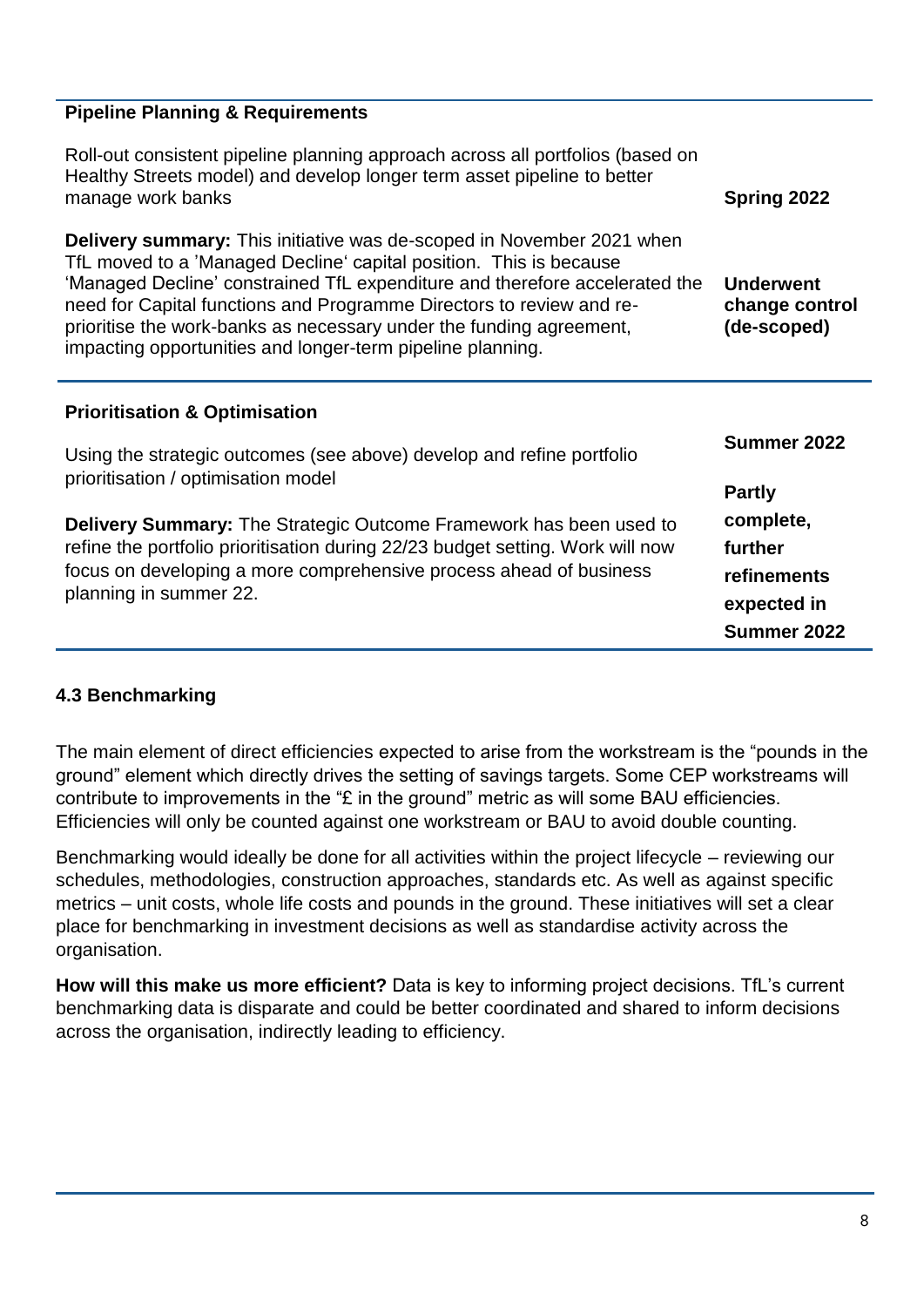| Benchmarking process & resource review                                                                                                                                                                                           |                                  |
|----------------------------------------------------------------------------------------------------------------------------------------------------------------------------------------------------------------------------------|----------------------------------|
| Identify our benchmarking responsibilities (and resource required to meet this)                                                                                                                                                  | Autumn 2021<br>(review launch)   |
| <b>Delivery summary:</b> Review completed, recommended outcomes were to<br>focus on 3 key areas: People, Technology and Process.                                                                                                 | <b>Achieved</b>                  |
| <b>Reporting good practice</b>                                                                                                                                                                                                   |                                  |
| While good practices occur that lead to efficiency savings these are not<br>always automatically logged and shared for others to learn from.                                                                                     | Autumn 2021                      |
| <b>Delivery summary:</b> Area created in the online <i>Knowledge Portal</i> for<br>publication, sharing and access to good practice reports. Significant case<br>studies to be presented at periodic Capital Improvement Group.  | <b>Achieved</b>                  |
| Accessible benchmarking data                                                                                                                                                                                                     | Autumn 2021                      |
| Single accessible store of all available benchmarking data, reports and<br>lessons learnt                                                                                                                                        | (approach<br>agreed)             |
| <b>Delivery summary:</b> Area created in Knowledge Portal for staff request and<br>store benchmarking reports, data, lessons learnt                                                                                              | <b>Achieved</b>                  |
| <b>Transport Infrastructure Efficiency Strategy (TIES)</b>                                                                                                                                                                       |                                  |
| Work with other transport infrastructure organisations to share data and best<br>practice to drive down costs                                                                                                                    | Spring 2022                      |
| <b>Delivery summary:</b> Collaboration with TIES is underway and is a continuous<br>process. In-flight collaborative benchmarking on whole-life costing,<br>performance benchmarking, forecasting of asset investments, etc with | <b>Achieved &amp;</b><br>ongoing |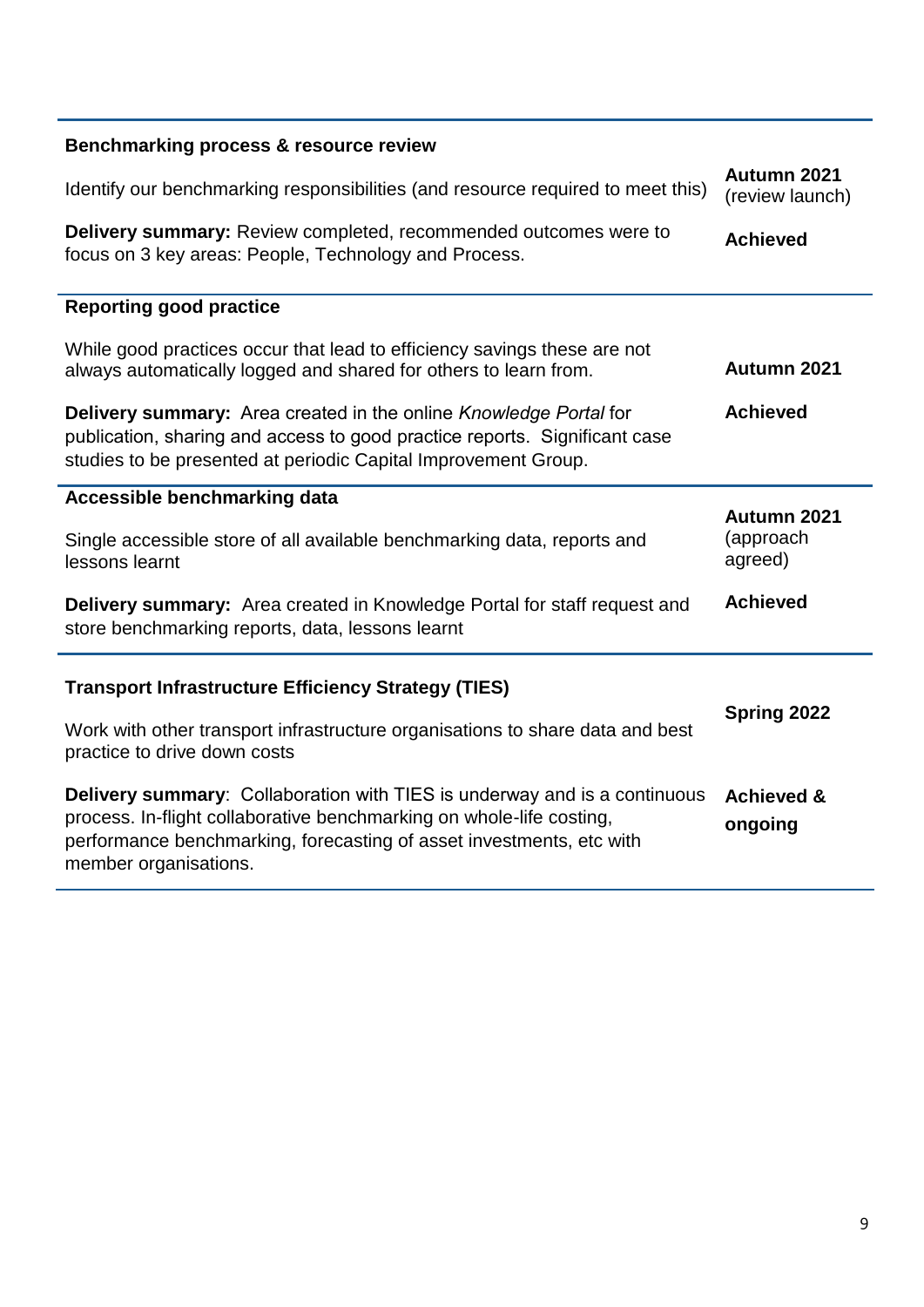### **4.4 Accountabilities and Governance**

This workstream is not expected to directly lead to cashable efficiencies, but the improvements below are expected to lead to efficiencies being realised by both other CEP workstreams and BAU activities.

**How will this make us more efficient?** In the Capital Efficiencies Plan, it was identified that by clarifying accountabilities and decision-making responsibility we can speed up our processes and ensure that the right people are involved at the right time which would in turn make projects run smoother and allow problems to be better managed when they arise. The introduction of a new executive structure in February 2022 caused a holistic review of TfL's governance to take place which includes investment governance, business rhythm and reporting and delegated authority, alongside other governance forums such as performance and operations. The executive restructure has required that the output of this workstream, whilst completed, is held for implementation whilst the wider organisational governance is reviewed. This is appropriate so that the entire governance regime is reviewed to ensure that all facets of this function are optimised and aligned for the needs of the business.

| <b>Delegated authority</b>                                                                                                                                                                                                                                                                                                                                                                                                                                                                            | Autumn 2021                    |
|-------------------------------------------------------------------------------------------------------------------------------------------------------------------------------------------------------------------------------------------------------------------------------------------------------------------------------------------------------------------------------------------------------------------------------------------------------------------------------------------------------|--------------------------------|
| Assess scope for reintroducing delegated authority (both formal i.e., spend<br>and informal) across the organisation – and training required to successfully<br>implement.                                                                                                                                                                                                                                                                                                                            |                                |
| Delivery summary: A combined authority matrix has been developed<br>proposing consistent delegated authority levels across TfL for spend.                                                                                                                                                                                                                                                                                                                                                             | <b>Achieved</b>                |
| Reporting on capital investment performance                                                                                                                                                                                                                                                                                                                                                                                                                                                           |                                |
| Review our existing periodic, quarterly, and annual investment performance<br>reporting processes (incl. our approach to managing risk) and top-down<br>business rhythm to ensure reporting provides decision makers with the right<br>information in a succinct manner.<br><b>Delivery summary:</b> Current reporting processes have been mapped by the                                                                                                                                              | Autumn 2021<br><b>Achieved</b> |
| PMO team with improvements to business rhythm proposed and socialised<br>across stakeholder groups as a result.                                                                                                                                                                                                                                                                                                                                                                                       |                                |
| Investment governance framework                                                                                                                                                                                                                                                                                                                                                                                                                                                                       |                                |
| Review the scope of TfL's investment governance groups and forums to<br>ensure clearly defined remits and the right data inputs and outputs to enable<br>more efficient decision making.<br>Delivery summary: The scope of TfL's investment governance groups has<br>been reviewed with 12 recommendations made regarding the structural,<br>knowledge, authority and digital aspects of governance, proposals included<br>for changes to 'level-specific' forums which introduce delegated authority | Winter 2021<br><b>Achieved</b> |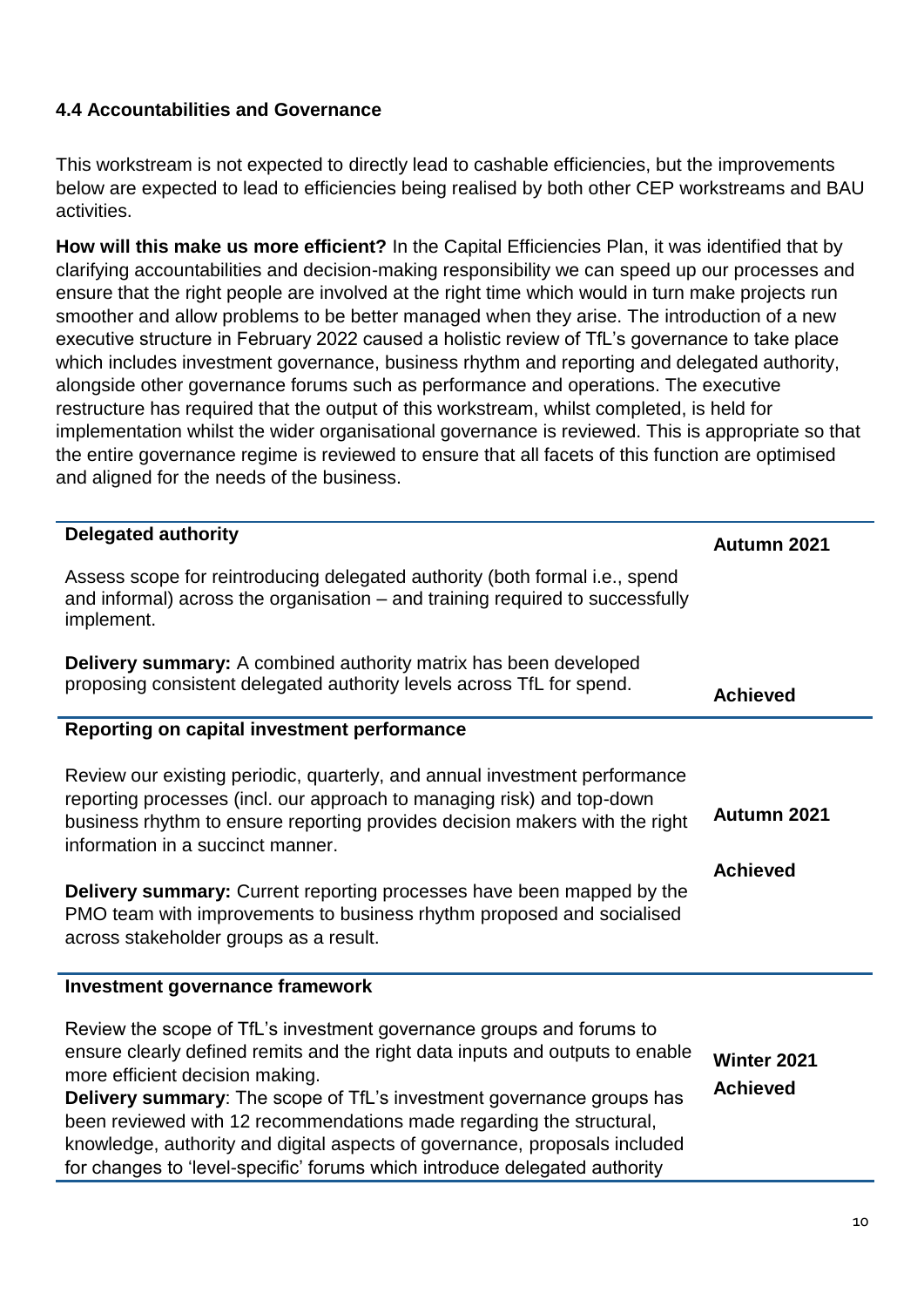and updated remits for forums, underpinned by an improved business rhythm.

#### **4.5 Commercial workstream**

The Commercial workstream captures all the benefits achieved by procurement and commercial teams. These include items like "cost avoided" which do not count as efficiencies. However, there is potential for efficiencies delivered by this workstream to be claimed by BAU teams. Therefore, to avoid double counting, values stated against this workstream may understate its contribution.

No commercial milestones are due at this point, however the workstream is mobilised and in-flight for conducting an opportunity assessment with outputs being consolidated to inform key areas of focus and prioritisation.

As noted last year, commercial activity spans the full project lifecycle from initiation to project close. We aim to maximise the value we get out of our supply chain partners and have the right market, procurement, contract, and relationship strategies to drive business outcomes and create the right commercial environment for efficient delivery.

The initiatives in this workstream will review all elements of our commercial lifecycle approach and how they interact with other CEP workstreams to ensure we are delivering the best value for money.

**How will this make us more efficient?** The vast majority of our capital expenditure is delivered through the supply chain and therefore the workstream is recognised as a key impact opportunity area for increasing our direct efficiencies.

#### **Supplier Relationship Management (SRM) pilot**

**Delivery summary**: SRM early engagement has been scoped and key suppliers selected and validated with TfL Exec Leads identified. Focus is on engagement and collating internal intelligence to identify themes/initiatives across the relationships for prioritisation and delivery. **Autumn 2022 In progress**

#### **Estimating**

Build out our estimating processes across capital schemes, benchmark data quality and use of common systems to improve should-cost modelling and estimate maturity, increase budget confidence.

**Delivery summary:** Estimating exists across different teams and is not uniformly performed across functions. There is an effort underway to address inconsistent approaches within Estimating capability within TfL, by transferring process ownership to one area of remit (Supply Chain Director – Capital). Transformation is planned to create two distinct teams from the existing capability (Cost Planning & Cost Intelligence) **In progress**

**Autumn 2022**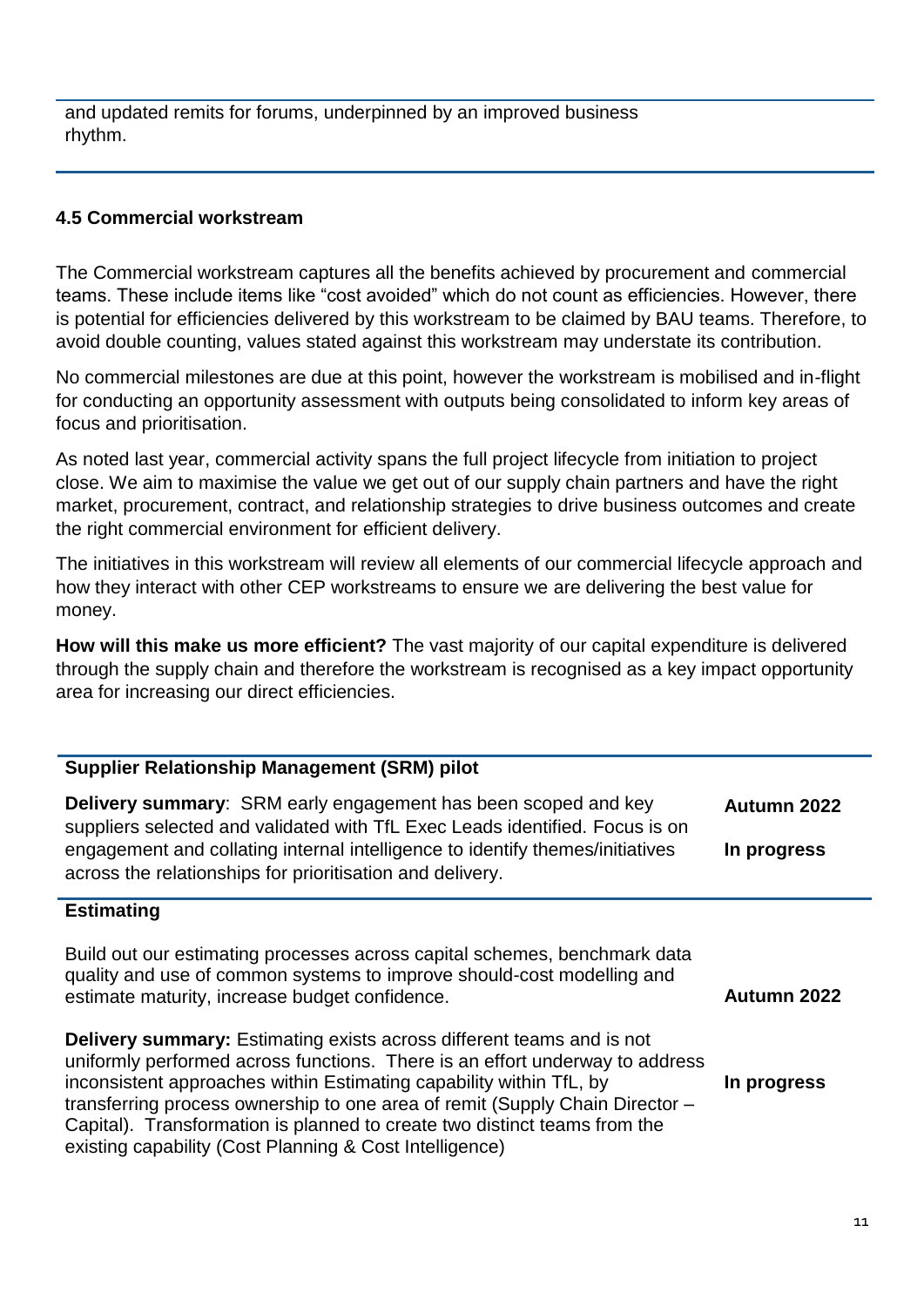#### **Cost management and reporting**

| A review of current cost management practices across TfL to increase<br>standardisation, harmonising processes, creating clear lines of accountability,<br>and improving cost controls | Autumn 2022       |
|----------------------------------------------------------------------------------------------------------------------------------------------------------------------------------------|-------------------|
| <b>Delivery summary:</b> Workstream will collaborate with the Project<br>Management Office and will optimise around standardisation to support the<br>Capital function.                | <b>Mobilising</b> |

#### **Opportunity Assessment**

| <b>Delivery summary:</b> The purpose of this effort is for Procurement &<br>Commercial delivery partner to conduct an Opportunity Assessment via a 6-8<br>week sprint with production of review / report with recommended key areas of<br>focus / opportunities to explore in OPEX & CAPEX. | Autumn 2022                                 |
|---------------------------------------------------------------------------------------------------------------------------------------------------------------------------------------------------------------------------------------------------------------------------------------------|---------------------------------------------|
|                                                                                                                                                                                                                                                                                             | In progress<br>(underwent<br>change control |
|                                                                                                                                                                                                                                                                                             | - new scope)                                |

#### **4.6 Engineering workstream**

The Engineering workstream seeks to generate efficiencies both directly e.g. by reducing the charges made to projects by the Engineering function and indirectly e.g. through better access to information. In addition, care is being taken to avoid double counting between Capex Efficiencies and Opex efficiencies, given that many engineers off-charge most of their time to capital projects.

**How will this make us more efficient?** This work will help us reduce the cost of projects through pragmatic application of requirements and standards, collaboration with the supply chain and timely handover into operational use. Digital engineering will give us better data and insight to make the right decisions faster. This can particularly impact costs through challenging requirements and value engineering; and increased digitalisation will enable further efficiencies in future years.

#### **Engineering resource**

Key Make vs Buy strategies documented

**Autumn 2021**

**Delivery summary:** Strategies have been documented and focus is now on longer term strategic resourcing to ensure we deliver efficient engineering outcomes.

**Achieved**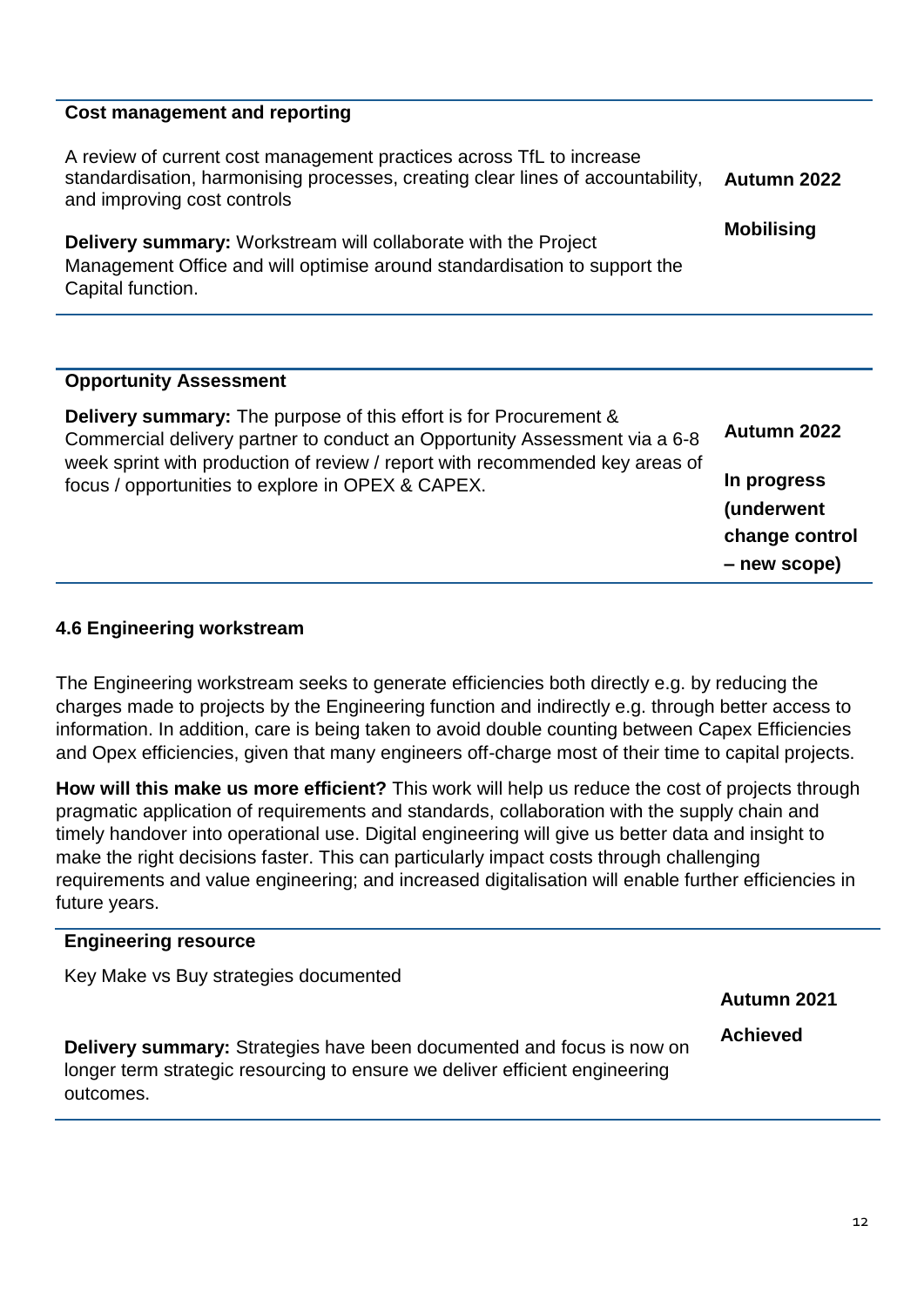| <b>Digital Engineering</b>                                                                                                                                                                                          | <b>Winter 2021</b>                            |
|---------------------------------------------------------------------------------------------------------------------------------------------------------------------------------------------------------------------|-----------------------------------------------|
| Deliver an asset data and digital strategy to make consistent, informed<br>whole-life cost decisions and become a data-driven, digital business.                                                                    | (digital agenda<br>agreed)<br><b>Achieved</b> |
| <b>Delivery summary:</b> The asset data and digital strategy has been developed                                                                                                                                     |                                               |
| and our Delivery partner has completed final draft of the Digital Blueprint.<br>This is a key step towards making consistent, informed whole-life cost<br>decisions and become a data-driven, digital business.     |                                               |
| Roll-out of self-service Resource Tool (currently on trial within TfL's Major<br>Projects Directorate) within TfL Engineering                                                                                       | Spring 2022                                   |
| <b>Delivery summary:</b> Completed with launch of 'SmartCore' in February 2022.<br>This is a key enabler for the delivery of efficient engineering outcomes and<br>the effective allocation of internal capability. | <b>Achieved</b>                               |
|                                                                                                                                                                                                                     |                                               |
| <b>Engineering standards</b>                                                                                                                                                                                        |                                               |
| Trial and business case for standards digitisation                                                                                                                                                                  | Spring 2022                                   |
| Delivery summary: Business case being developed and on plan to complete in<br>Spring period.                                                                                                                        | In progress                                   |

#### **4.7 Access workstream**

The workstream was separated into Roads and Rail elements, as access for each is controlled differently with bespoke nuances to manage effectively and appropriately. It is expected to deliver cashable efficiencies directly through reducing costs of delivering project outcomes.

The Roads Access team have completed their work via a software tool which is enabling multiple works to be combined saving "lane access charges" and other costs, which are now capable of being separately identified and reported. Efficiencies are expected to start to flow from the start of 2022/23. The value of direct efficiencies achievable depends both on the level of project spend on roads projects and the extent to which it is possible to combine works.

The Rail Access team have a longer-term programme as Access bookings are fixed some 18 months in advance, and while the Capital Improvement Group have approved revised approaches these will take time to deliver cashable efficiencies. The level of efficiencies possible to achieve is very dependent on volumes of particular types of work such as Track replacements and signalling upgrades (although all kinds of works can then attempt to piggyback on those closures). However, note that BAU activity has managed to save £1.8m from combining track possessions in 21/22 ahead of this new approach.

This workstream is designed to deliver improvements in how we book, schedule, and manage access to our network for all capital and maintenance activity. We can leverage significant efficiencies by exploring the use of longer closures that combine multi-discipline works, as well as making better use of our limited engineering hours through planning and controls.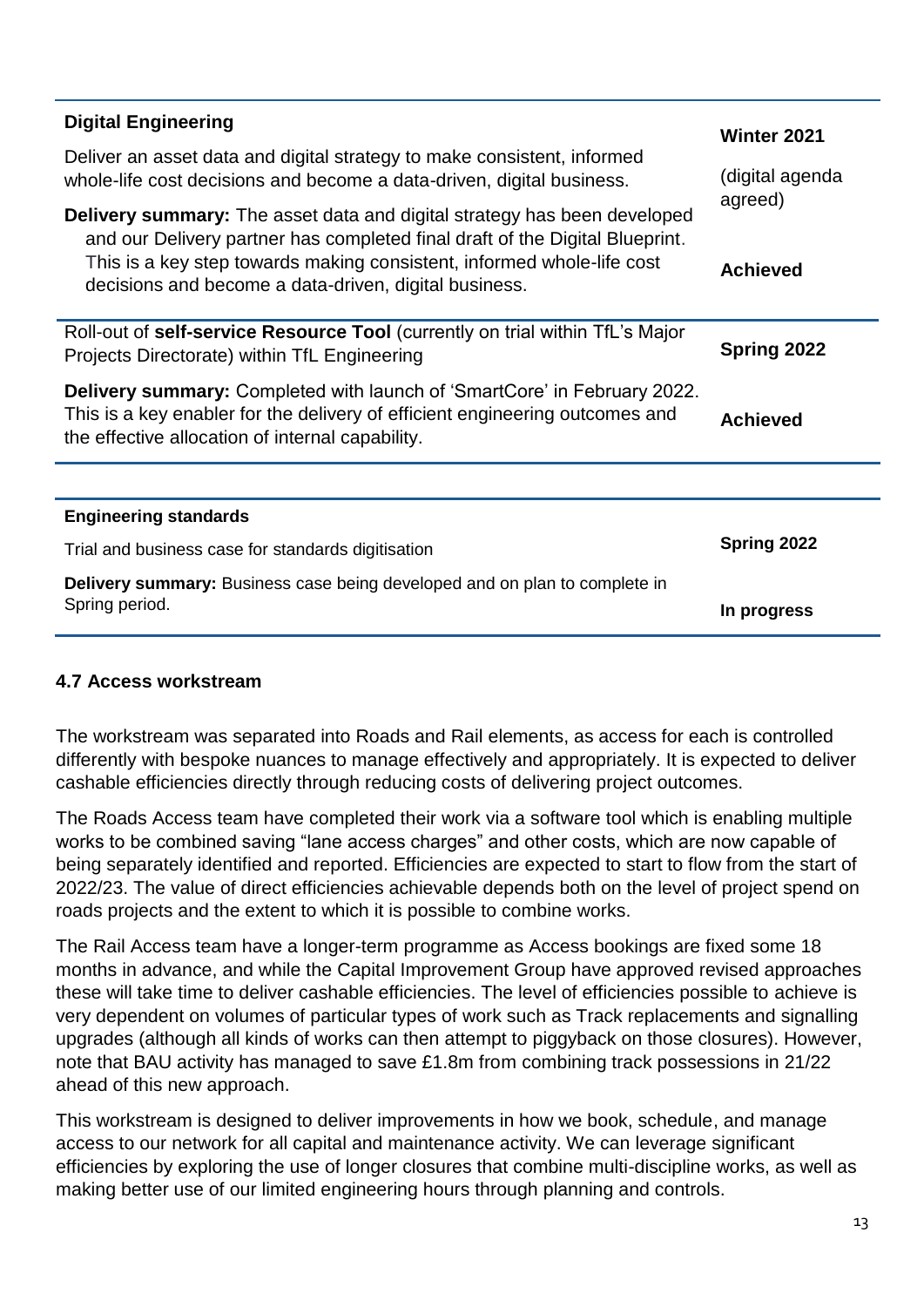**How will this make us more efficient?** Access to the road and track network is one of the most important commodities on a transport project, but we may not use this resource in the most productive way possible, therefore adding cost to delivery.

| <b>Maximising working hours</b>                                                                                                                                                                                                                                                                                                 |                                     |
|---------------------------------------------------------------------------------------------------------------------------------------------------------------------------------------------------------------------------------------------------------------------------------------------------------------------------------|-------------------------------------|
| Review opportunities to fully utilise productive time within existing<br>working/engineering hours and build case for extended hours                                                                                                                                                                                            | Autumn 2021                         |
| <b>Delivery summary Roads</b> – review conducted. Efficiency opportunity<br>identified and to be explored via the lane rental scheme through the 22/23<br>programme of works.                                                                                                                                                   | <b>Achieved</b>                     |
| <b>Delivery summary Rail</b> – review conducted alongside blockades and closure<br>review. Workstream team looking at opportunities to pilot / test but will take<br>detailed planning.                                                                                                                                         |                                     |
| <b>Reduce overbooking</b>                                                                                                                                                                                                                                                                                                       |                                     |
| Incentivise delivery teams to avoid over-booking closures - develop/track<br>utilisation metric                                                                                                                                                                                                                                 | Autumn 2021                         |
| Delivery summary Roads: not in scope for initiative.                                                                                                                                                                                                                                                                            | (commence<br>metrics review)        |
| <b>Delivery summary Rail:</b> Upon deep dive discussion the initiative was not<br>taken forward as this is historically a cultural / behavioural issue to address.<br>Timely and appropriate processes are in place, but adherence to them in<br>different areas of operational functions is the local improvement requirement. | De-scoped                           |
| <b>Integrated access</b>                                                                                                                                                                                                                                                                                                        |                                     |
| Review opportunities for completing more projects as part of one closure<br>including maintenance activities. Introduce Senior Responsible Officer (SRO)<br>for closures                                                                                                                                                        |                                     |
| <b>Delivery summary Roads</b> – review conducted; enhancement opportunities<br>identified for more effective use of the Playbook tool to enable maximising<br>working hour windows.                                                                                                                                             | Autumn 2021<br>(commence<br>review) |
| <b>Delivery summary Rail</b> – folded this opportunity review into the Closures and<br>Blockades initiative work (see below).                                                                                                                                                                                                   | <b>Achieved</b>                     |
| <b>Note - SRO role not taken forward. Clear duties and co-ordination</b><br>requirements under CDM regulations make clear roles and responsibilities<br>within a given project.                                                                                                                                                 |                                     |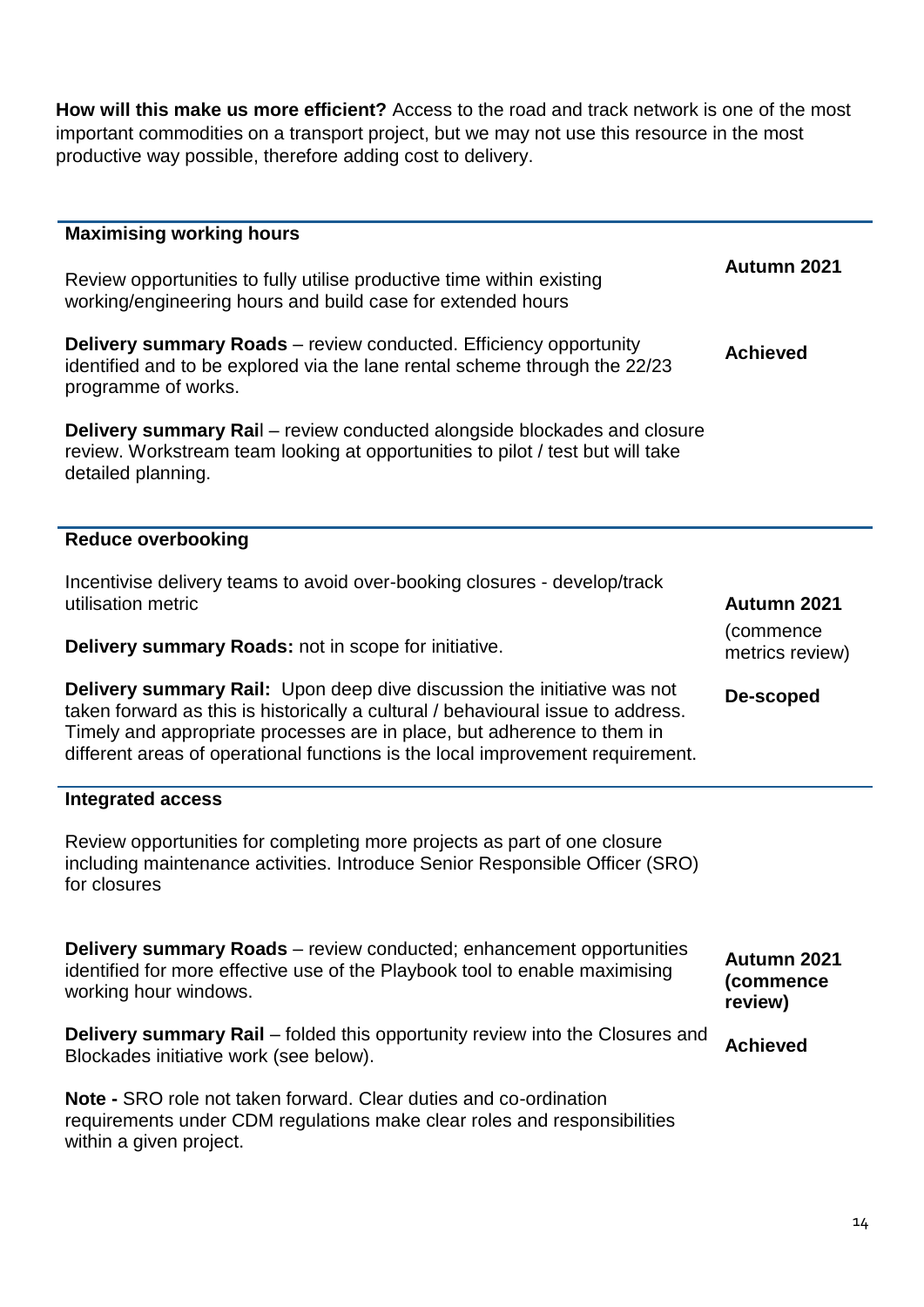#### **Blockades policy**

Intent of the initiative was to reassess our blockades policy/approach to consider efficiency benefit from longer closures, including comparisons to other agencies.

**Delivery summary Roads** – – review conducted; enhancement opportunities identified for more effective use of the Playbook tool to enable maximising working hour windows

**Delivery summary Rail** – longer term blockades, weekend closures, extended engineering hours and larger sections of network possessions to be explored. Intent is review pipeline works to identify appropriate opportunities to test in the field. **Achieved**

#### **Conduct end-to-end Access Planning Operating Model Lifecycle Review (Rail only)**

| Following workstream deep-dive discussions a new scope was developed to<br>complete an end-to-end review of the Access Planning Operating Model. The<br>intent of the initiative is to explore the planning lifecycle and Access<br>Ecosystem through a wider, holistic lens (rather than symptomatic / tactical<br>level of above initiatives).<br><b>Delivery summary:</b> This review is currently underway, with<br>recommendations due to be finalised by the end of April 2022. The<br>recommendations will enable exploration and endorsement of potential | <b>April 2022</b>                                 |
|-------------------------------------------------------------------------------------------------------------------------------------------------------------------------------------------------------------------------------------------------------------------------------------------------------------------------------------------------------------------------------------------------------------------------------------------------------------------------------------------------------------------------------------------------------------------|---------------------------------------------------|
|                                                                                                                                                                                                                                                                                                                                                                                                                                                                                                                                                                   | In progress                                       |
|                                                                                                                                                                                                                                                                                                                                                                                                                                                                                                                                                                   | <b>Underwent</b><br>change control<br>(new scope) |
| improvements / pilot opportunities.                                                                                                                                                                                                                                                                                                                                                                                                                                                                                                                               |                                                   |

**Autumn 2021**